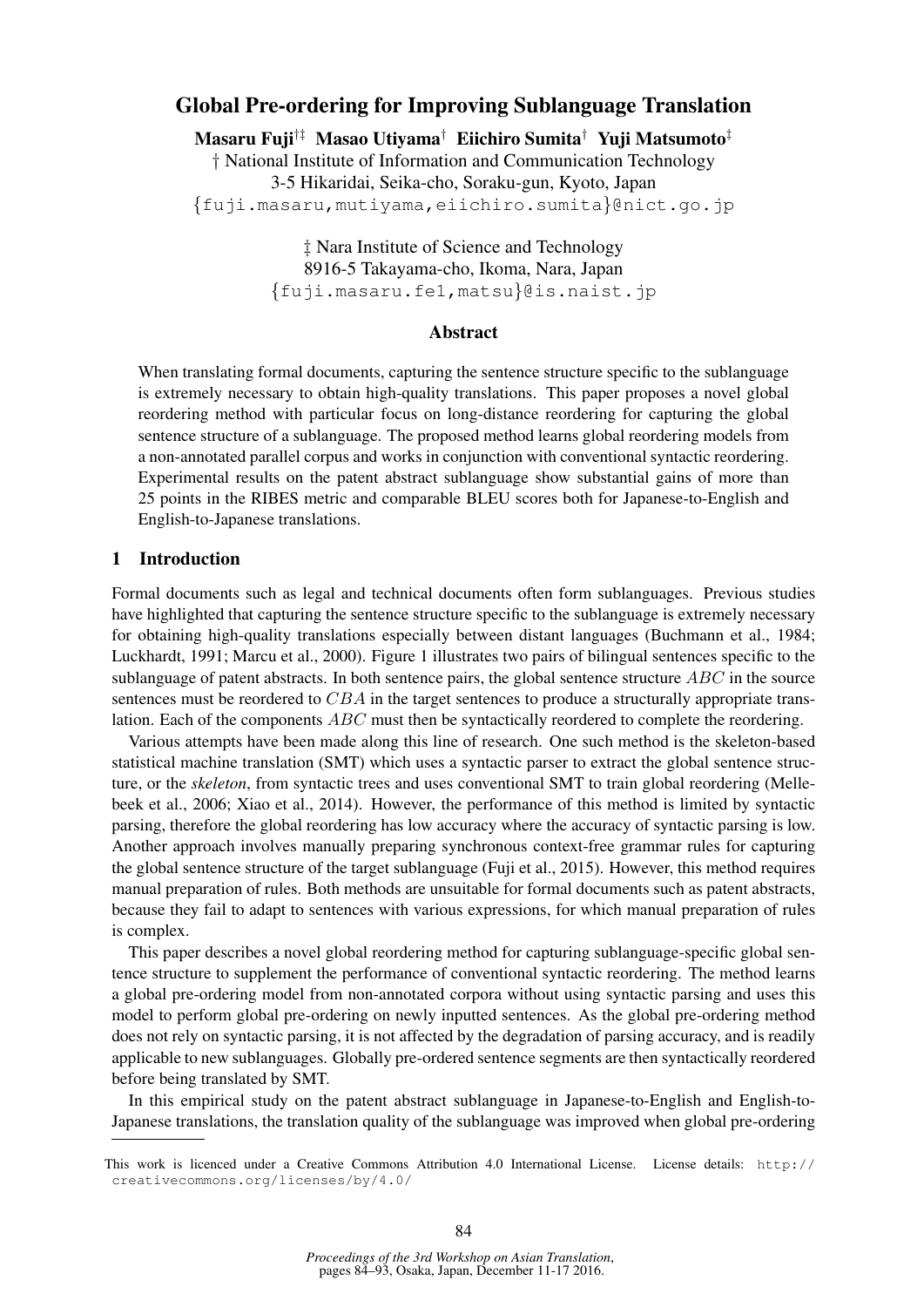| Pair 1 | Japanese            | A アンテナ資源を有効に活用して信頼性の高い通信を行うことが                                                                                                      |  |  |  |  |  |
|--------|---------------------|-------------------------------------------------------------------------------------------------------------------------------------|--|--|--|--|--|
|        |                     | できる $\parallel_B$ 通信装置を $\parallel_C$ 提供すること。                                                                                       |  |  |  |  |  |
|        | Japanese (word-for- | $\overline{  }_A$ Antenna resources effectively utilizing reliability high communica-                                               |  |  |  |  |  |
|        | word translation)   | tion perform capable $\vert$ <i>[B]</i> communication apparatus $\vert$ <i>[C]</i> to provide.]                                     |  |  |  |  |  |
|        | English             | $\overline{\left\Vert_C$ To provide $\right\Vert_B$ a communication apparatus][A capable of perform-                                |  |  |  |  |  |
|        |                     | ing highly reliable communication by effectively utilizing antenna re-                                                              |  |  |  |  |  |
|        |                     | sources.                                                                                                                            |  |  |  |  |  |
|        |                     |                                                                                                                                     |  |  |  |  |  |
| Pair 2 | Japanese            | $\overline{  }_A$ 高画質な画像を形成できる $  _B$ 画像形成装置を $  _C$ 提供する。                                                                          |  |  |  |  |  |
|        | Japanese (word-for- | $\left[\right]_A$ High quality images form enable $\left[\right]_B$ image formation device $\left[\right]_C$ to                     |  |  |  |  |  |
|        | word translation)   | provide.]                                                                                                                           |  |  |  |  |  |
|        | English             | $\left\vert \left[ \right]_C$ To provide $\left\vert \right]_B$ an image formation device $\left\vert \right]_A$ which enables high |  |  |  |  |  |
|        |                     | quality images to be formed.                                                                                                        |  |  |  |  |  |

Figure 1: Example of sublanguage-specific bilingual sentences requiring global reordering. A, B, C are the sentence segments constituting global sentence structures.

was combined with syntactic pre-ordering. A statistically significant improvement was observed against the syntactic pre-ordering alone, and a substantial gain of more than 25 points in RIBES score against the baseline was observed for both Japanese-to-English and English-to-Japanese translations, and the BLEU scores remained comparable.

## 2 Related Work

The hierarchical phrase-based method (Chiang, 2005) is one of the early attempts at reordering for SMT. In this method, reordering rules are automatically extracted from non-annotated text corpora during the training phase, and the reordering rules are applied in decoding. As the method does not require syntactic parsing and learns from raw text corpora, it is highly portable. However, this method does not specifically capture global sentence structures.

The tree-to-string and string-to-tree SMTs are the methods which employ syntactic parsing, whenever it is available, either for the source or for the target language to improve the translation of the language pair (Yamada and Knight, 2001; Ambati and Chen, 2007). However, these methods too are not specifically designed for capturing global sentence structures.

The skeleton-based SMT is a method particularly focusing on the reordering of global sentence structure (Mellebeek et al., 2006; Xiao et al., 2014). It uses a syntactic parser to extract the global sentence structure, or the *skeleton*, from syntactic trees, and uses conventional SMT to train global reordering. Another related approach is the reordering method based on predicate-argument structure (Komachi et al., 2006). However, the performance of sentence structure extraction tends to be low when the accuracy of the syntactic parsing is low.

The syntactic pre-ordering is the state-of-the-art method which has substantially improved reordering accuracy, and hence the translation quality (Isozaki et al., 2010b; Goto et al., 2015; de Gispert et al., 2015; Hoshino et al., 2015). However, the adaptation of this method to a new domain requires manually parsed corpora for the target domains. In addition, the method does not have a specific function for capturing global sentence structure. Thus, we apply here our proposed global reordering model as a preprocessor to this syntactic reordering method to ensure the capturing of global sentence structures.

# 3 Global Pre-ordering Method

We propose a novel global reordering method for capturing sublanguage-specific global sentence structure. On the basis of the finding that sublanguage-specific global structures can be detected using relatively shallow analysis of sentences (Buchmann et al., 1984), we extract from the training set the n-grams frequently occurring in sentences involving global reordering and use these n-grams to detect the global structure of newly inputted sentences.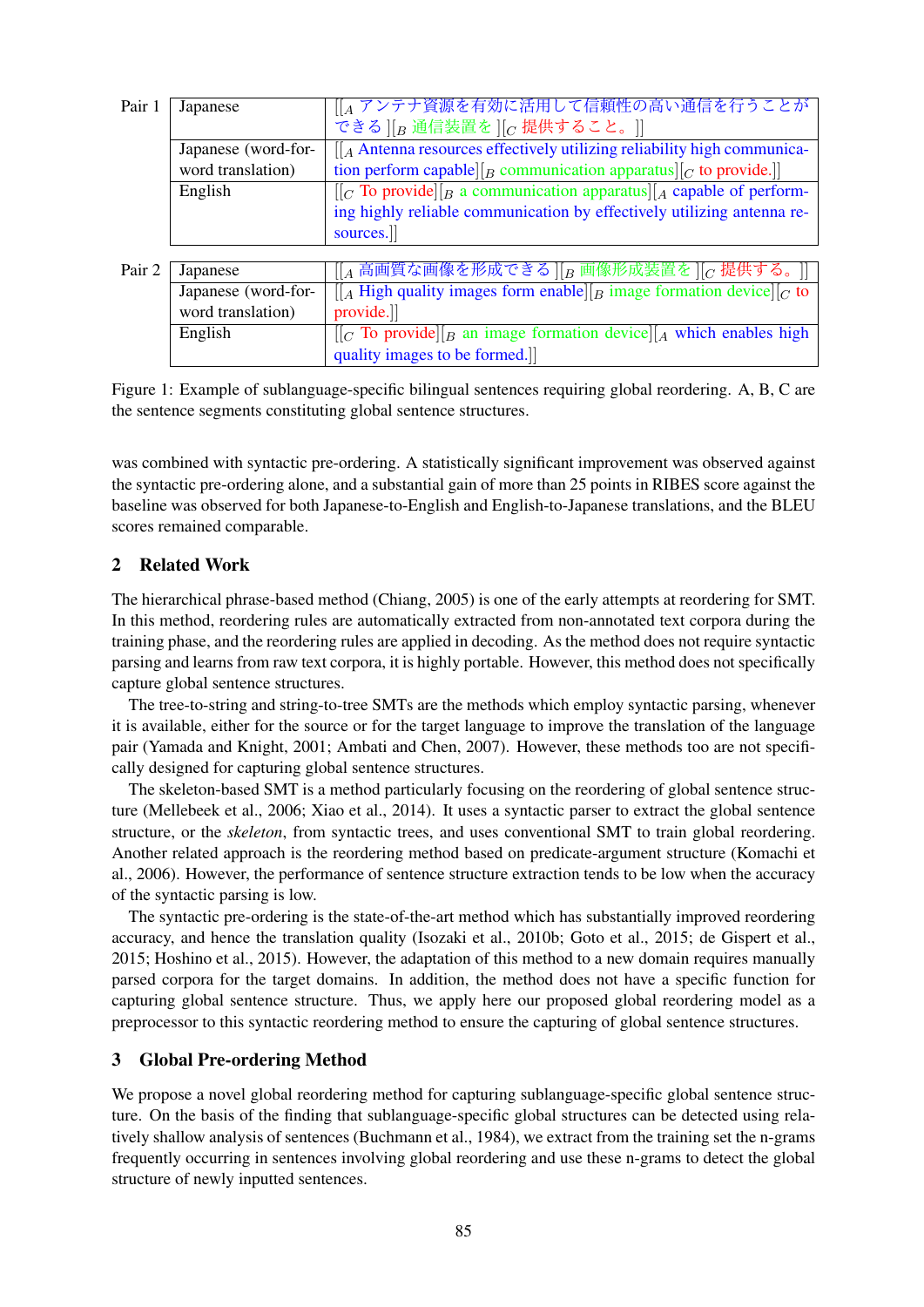

Figure 2: An example of segments arranged in swap orientations for English to Japanese translation

For example, Figure 1 shows two sentence pairs in the training set that contain global reordering, where the segments  $ABC$  in the source sentence must be reordered globally to  $CBA$  in the target sentence to obtain structurally appropriate translations. With segment boundaries represented by the symbol "|", the extraction of unigrams on both sides of the two segment boundaries of sentence E1 of Figure 1 yields

{*provide*, |, *a*} {*apparatus*, |, *capable*}.

When we input the sentence *"To provide a heating apparatus capable of maintaining the temperature,"* this is matched against the above unigrams. Thus, the segment boundary positions are detected as *"To provide* | *a heating apparatus* | *capable of maintaining the temperature."* The detected segments are then reordered globally to yield the sentence *"Capable of maintaining the temperature* | *a heating apparatus* | *to provide,"* which has the appropriate global sentence structure for the target Japanese sentence. Each segment is then syntactically reordered before inputting to English-to-Japanese SMT.

The method consists of two steps. Step (i): we extract sentence pairs containing global reordering from the training corpus. We call this subset of the training corpus the *global reordering corpus*. Step (ii): we extract features from the source sentences of the global reordering corpus, and use these features to detect the segments of newly inputted sentences. We then reorder these detected segments globally. In step (ii), we experiment with a detection method based on heuristics, as well as a method based on machine learning. Steps (i) and (ii) are described in the following subsections.

#### 3.1 Extraction of Sentence Pairs Containing Global Reordering

We extract sentences containing global reordering from the training corpus and store them in the global reordering corpus; they can subsequently be used for training and prediction. We consider that a sentence pair contains global reordering if the segments in the target sentence appear in swap orientation (Galley and Manning, 2008) to the source segments, when the sentences are divided into two or three segments each. Figure 2 shows an example of a sentence pair involving global reordering with the sentence divided into three segments. We take the following steps:

- 1. We divide each source and target sentence into two or three segments. The candidate segments start at all possible word positions in the sentence. Here, a sentence pair consisting of  $K$  segments is represented as  $(\phi_1, \phi_2 \cdots \phi_K)$ , where  $\phi_k$  consists of the  $k^{th}$  phrase of the source sentence and  $\alpha_k^{th}$ phrase of the target sentence. These segments meet the standard phrase extraction constraint.
- 2. By referring to the alignment table, the source and target phrases of  $\phi_k$  are considered to be in swap orientation if  $\alpha_k = \alpha_{k+1} + 1$ .
- 3. From the candidates produced in step1, we select all segments satisfying the conditions of step 2. If there is more than one candidate, we select the segment candidate based on the head directionality of the source sentence. For a head-initial language, such as English, we select the candidate for which  $\phi_K$  has the largest length. For a head-final language, such as Japanese, we select the candidate for which  $\phi_1$  has the largest length.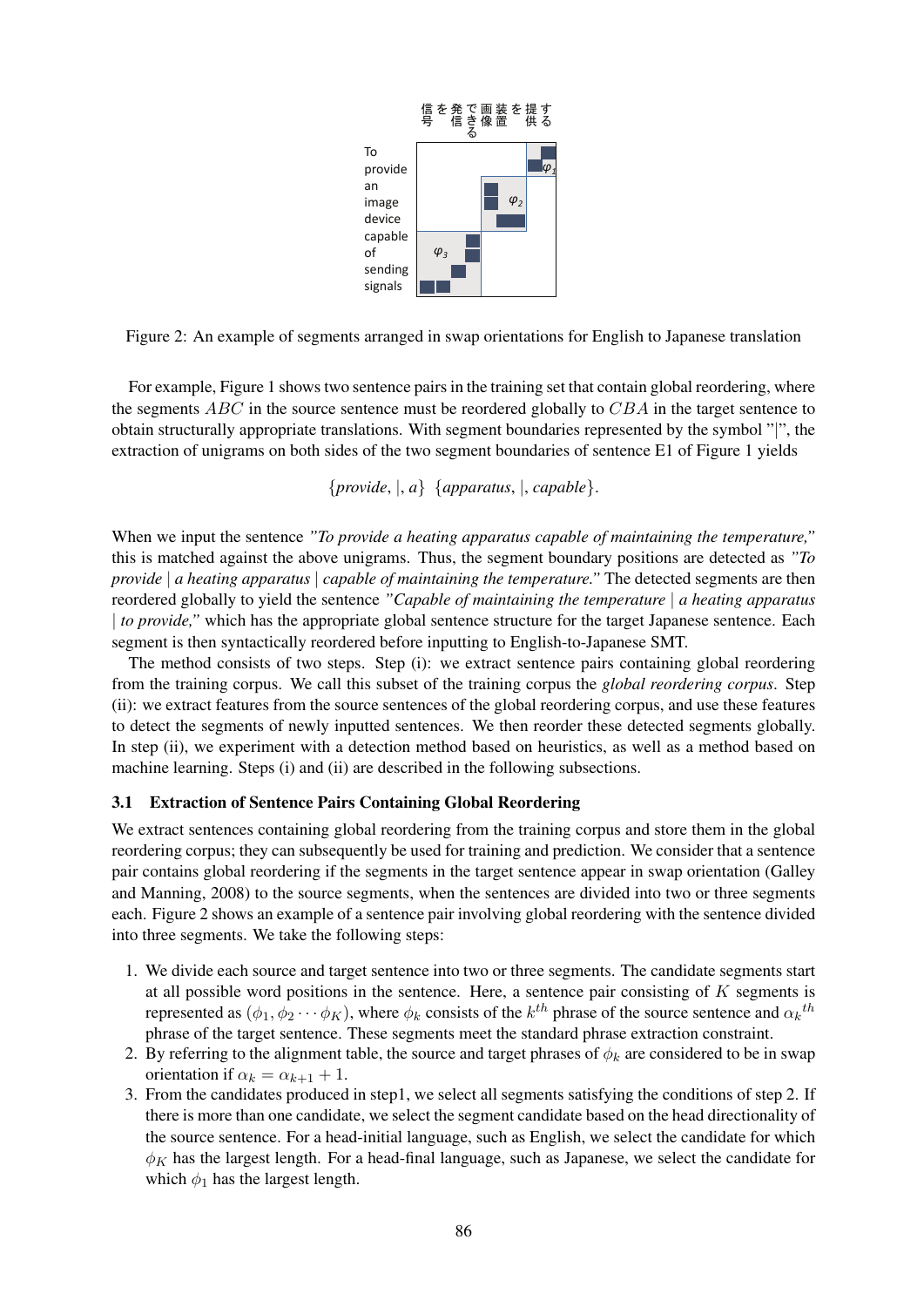| ID             | n-grams                                   | len | freq |
|----------------|-------------------------------------------|-----|------|
| m1             | prevent,                                  |     | 2217 |
| m <sub>2</sub> | To, prevent,                              |     | 1002 |
| m <sub>3</sub> | To, prevent, $\vert$ , imperfect          | 3   | 120  |
| m4             | To, prevent, $\vert$ , imperfect, coating |     | 18   |

Figure 3: Example of n-gram matching against an input sentence containing two segments. The input sentence is "*To prevent imperfect coating and painting.*"

### 3.2 Training and Prediction of Global Reordering

#### 3.2.1 Heuristics-based Method

In the heuristics-based method, we extract n-grams from the source sentences of the global reordering corpus and match these n-grams against a newly inputted sentence to perform global reordering. We call this method *heuristics-based*, because automatic learning is not used for optimizing the extraction and matching processes of the n-grams, but rather, we heuristically find the optimal setting for the given training data. Below, we describe the extraction and matching processes.

N-gram extraction We extract n-grams occurring on both sides of the segment boundary between adjacent segments  $\phi_k$  and  $\phi_{k+1}$ . In the heuristic-based method, n can assume different values in the left- and right-hand sides of the segment boundary. Let B be the index of the first word in  $\phi_{k+1}$ , and f be the source sentence. Then the range of n-grams extracted on the left-hand side of f is as follows where  $nL$  is the value n of the n-gram.

$$
(f_{B-nL}, f_{B-nL+1} \cdots f_{B-1}) \tag{1}
$$

Likewise, the range of n-grams extracted from the right-hand side of f is as follows where  $nR$ denotes the value  $n$  of the n-gram.

$$
(f_B \cdots f_{B+nR-2}, f_{B+nR-1}) \tag{2}
$$

Decoding The decoding process of our global reordering is based on n-gram matching. We hypothesize that the matching candidate is more reliable (i) when the length of the n-gram matching is larger and/or (ii) when the occurrence frequency of the n-grams is higher. Thus, we heuristically determine the following score where len denotes the length of n-gram matching and  $freq$  denotes the occurrence frequency of the n-grams. We calculate the score for all matching candidates and select the candidate that has the highest score.

$$
\log(freq) \times len \tag{3}
$$

Figure 3 shows an example of the decoding process for an input sentence containing two segments, i.e.,  $K = 2$ , with one segment boundary. m1 through  $m4$  are the n-grams matching the input sentence "*To prevent imperfect coating and painting,*" where "|" denotes the position of the segment boundary. The matching length is indicated by *len* which is the sum of  $nL$  and  $nR$  on both sides of the segment boundary. For example, for  $m3$ , the occurrence frequency is given as 120 and len is calculated such that  $len = nL + nR = 2 + 1 = 3$ . A score is calculated using equation 3 for all candidates,  $m1$  through  $m4$ , and the candidate obtaining the highest score is used to determine the segment boundary.

#### 3.2.2 Machine Learning-based Method

As the heuristic method involves intuitive determination of settings, which makes it difficult to optimize the performance of the system, we introduce machine learning to facilitate the optimization of segment detection. We regard segment boundary prediction as a binary classification task and use support vector machine (SVM) models to perform training and prediction. We train an SVM model to predict whether each of the word positions in the input sentence is a segment boundary by providing the features relating to the word in question. We use two types of features, as described below, for SVMs, both for training and prediction.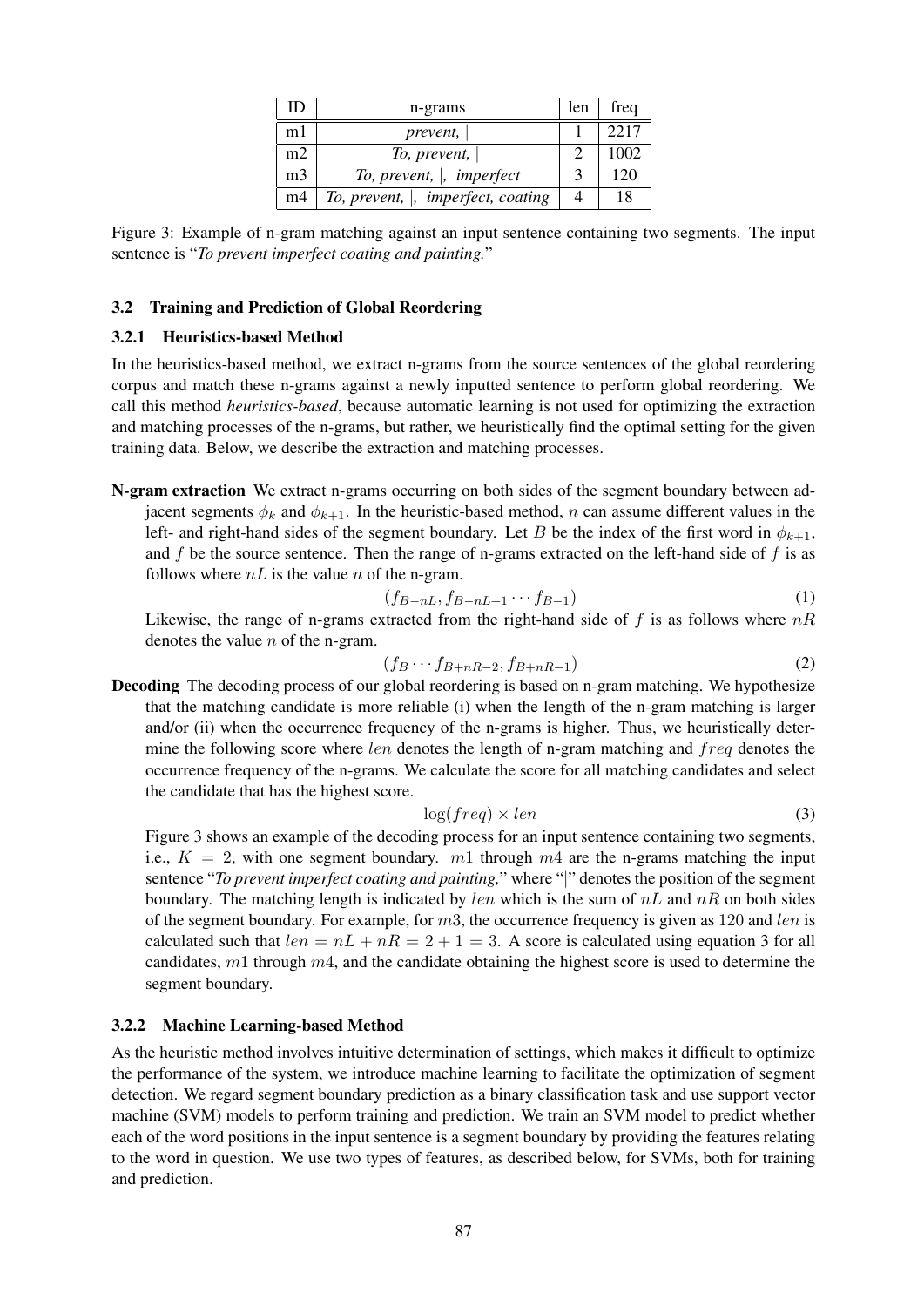

Figure 4: Variation in the boundary prediction accuracy for Japanese input



• N-grams: Here, n-grams are extracted from both sides of the word under training/prediction. In contrast to the heuristics-based method, for simplicity, we use here the same value of  $n$  for n-grams in the left- and right-hand sides of the examined word. The n-grams used are as follows, where  $f$  is the sentence, i is the index of the word in question, and  $n$  is the value  $n$  of n-grams.

$$
(f_{i-n+1}, f_{i-n+2} \cdots f_i \cdots f_{i+n-1}, f_{i+n}) \tag{4}
$$

• Position in the sentence: The position of the word under training/prediction is provided as a feature. This feature is introduced to differentiate multiple occurrences of identical n-grams within the same sentence. The position value is calculated as the position of the word counted from the beginning of the sentence divided by the number of words contained in the sentence. This is shown as follows, where i denotes the index of the word in question and  $F$  is the number of words contained in the sentence.

$$
\frac{i}{F} \tag{5}
$$

In the prediction process, we extract the features corresponding to the word position  $i$  and then input these features to the SVM model to make a prediction for  $i$ . By repeating this prediction process for every  $i$  in the sentence, we obtain a sentence with each position  $i$  marked either as a segment boundary or as *not* a segment boundary. These predicted segments are then reordered globally to produce the global sentence structure of the target language.

### 4 Experiments

In this section, we first describe the reordering configuration for depicting the effect of global preordering. We then describe the primary preparation of global reordering, followed by a description of the settings used in our translation experiment.

### 4.1 Reordering Configuration

To illustrate the effect of introducing global pre-ordering, we evaluate the following four reordering configurations: (T1) Baseline SMT without any reordering; (T2) T1 with global pre-ordering only. The input sentence is globally pre-ordered, and this reordered sentence is translated and evaluated; (T3) T1 with conventional syntactic pre-ordering (Goto et al., 2015). The input sentence is pre-ordered using conventional syntactic pre-ordering and the reordered sentence is translated and evaluated; and (T4) T1 with a combination of syntactic and global pre-ordering. The input sentence is globally pre-ordered, each segment is reordered using syntactic pre-ordering and the reordered sentence is translated and evaluated.

#### 4.2 Preparation of Global Reordering

In preparation for global pre-ordering, we calibrated the machine learning-based detection to determine the optimal feature set for detecting segments. To determine the optimal feature set, we plotted the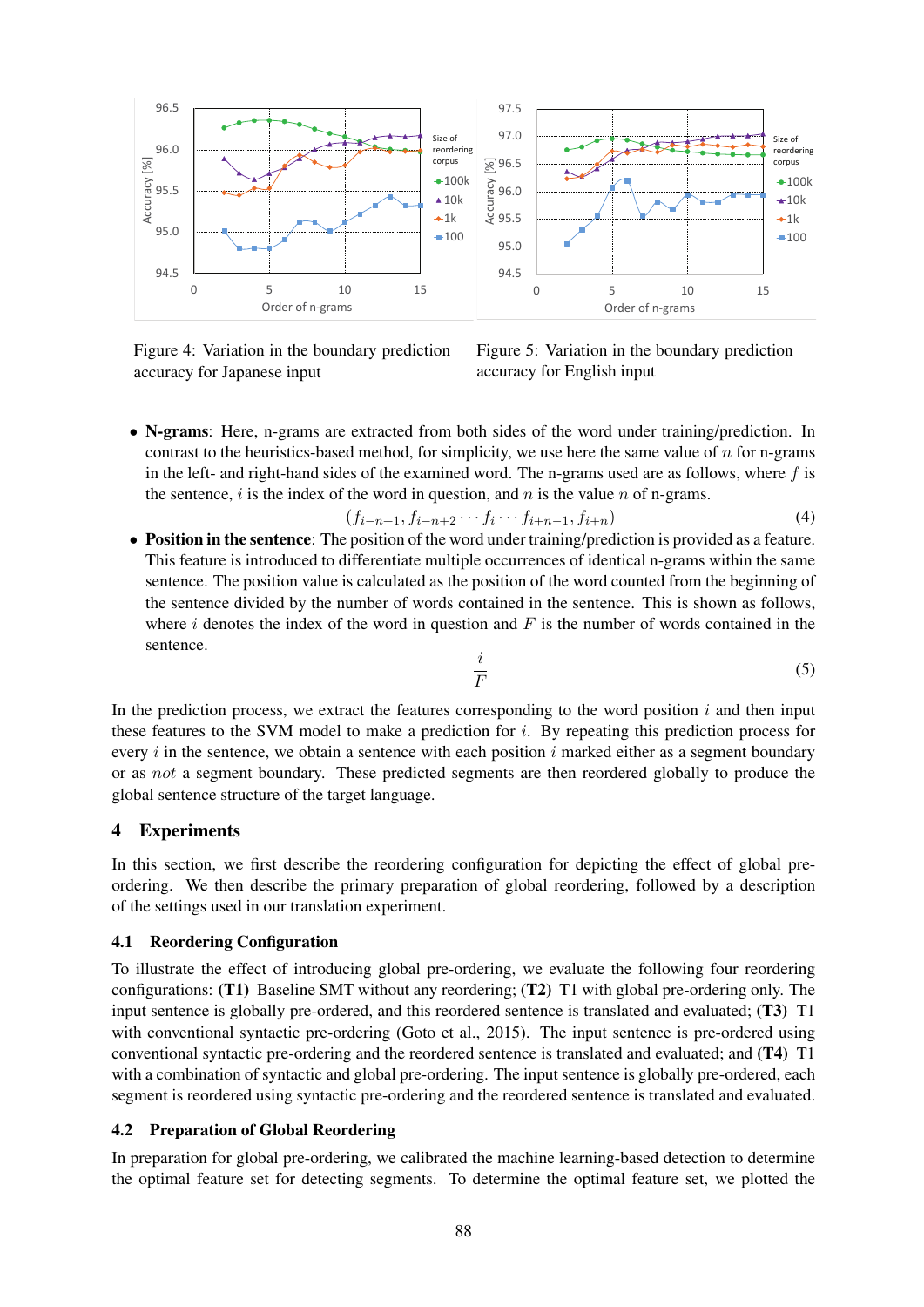prediction accuracy with respect to the size of the global reordering corpus and value  $n$  of n-grams. As our support vector machines, we used liblinear 1.94 (Fan et al., 2008) for training and prediction.

Figure 4 shows the variation in the prediction accuracy with respect to the size of the global reordering corpus and the order of an n-gram for Japanese input. Figure 5 shows the same for English input. The *accuracy* is the average accuracy of a ten-fold cross-validation for the global reordering corpus. From the calibration shown in the tables, we select the settings producing the highest prediction accuracy, namely, a value of *five* for the n of n-grams and a size of  $100k$  for the global reordering corpus, for both Japanese and English inputs.

#### 4.3 Translation Experiment Setup

- Data As our experimental data, we use the Patent Abstracts of Japan (PAJ), the English translations of Japanese patent abstracts. We automatically align (Utiyama and Isahara, 2007) PAJ with the corresponding original Japanese abstracts, from which we randomly select 1,000,000 sentence pairs for training, 1,000 for development and 1,000 for testing. This training data for the translation experiment are also used for training global reordering as described in the previous subsection. Out of the 1,000 sentences in the test set, we extract the sentences that show any matching with the n-grams and use these sentences for our evaluation. In our experiments, the number of sentences actually used for evaluation is 300.
- Baseline SMT The baseline system for our experiment is Moses phrase-based SMT (Koehn et al., 2007) with the default distortion limit of six. We use KenLM (Heafield et al., 2013) for training language models and SyMGIZA++ (Junczys-Dowmunt and Szal, 2010) for word alignment. The weights of the models are tuned with the n-best batch MIRA (Cherry and Foster, 2012). As variants of the baseline, we also evaluate the translation output of the Moses phrase-based SMT with a distortion limit of 20, as well as that of the Moses hierarchical phrase-based (Chiang, 2005) SMT with the default maximum chart span of ten.
- Conventional syntactic pre-ordering Syntactic pre-ordering is implemented on the Berkeley Parser. The input sentences are parsed using the Berkeley Parser, and the binary nodes are swapped by the classifier (Goto et al., 2015). As a variant of conventional reordering, we also use a reordering model based on the top-down bracketing transducer grammar (TDBTG) (Nakagawa, 2015). We use the output of mkcls and SyMGIZA++ obtained during the preparation of the baseline SMT for training TDBTG-based reordering.
- Global pre-ordering Global pre-ordering consists of the detection of segment boundaries and the reordering of the detected segments. Out of the 1,000,000 phrase-aligned sentence pairs in the training set for SMT, we use the first 100,000 sentence pairs for extracting the sentence pairs containing global reordering. We only use a portion of the SMT training data due to the slow execution speed of the current implementation of the software program for extracting sentence pairs containing global reordering. We evaluate both the heuristic and the machine learning-based methods for comparison.
- Evaluation metrics We use the RIBES (Isozaki et al., 2010a) and the BLEU (Papineni et al., 2002) scores as evaluation metrics. We use both metrics because n-gram-based metrics such as BLEU alone cannot fully illustrate the effects of global reordering. RIBES is an evaluation metric based on rank correlation which measures long-range relationships and is reported to show much higher correlation with human evaluation than BLEU for evaluating document translations between distant languages (Isozaki and Kouchi, 2015).

#### 5 Results

The evaluation results based on the present translation experiment are shown in Tables 1 and 2 for Japanese-to-English and English-to-Japanese translations respectively, listing the RIBES and BLEU scores computed for each of the four reordering configurations. The numbers in the brackets refer to the improvement over the baseline phrase-based SMT with a distortion limit of six.

A substantial gain of more than 25 points in the RIBES scores compared to the baseline is observed for both Japanese-to-English and English-to-Japanese translations, when global pre-ordering is used in con-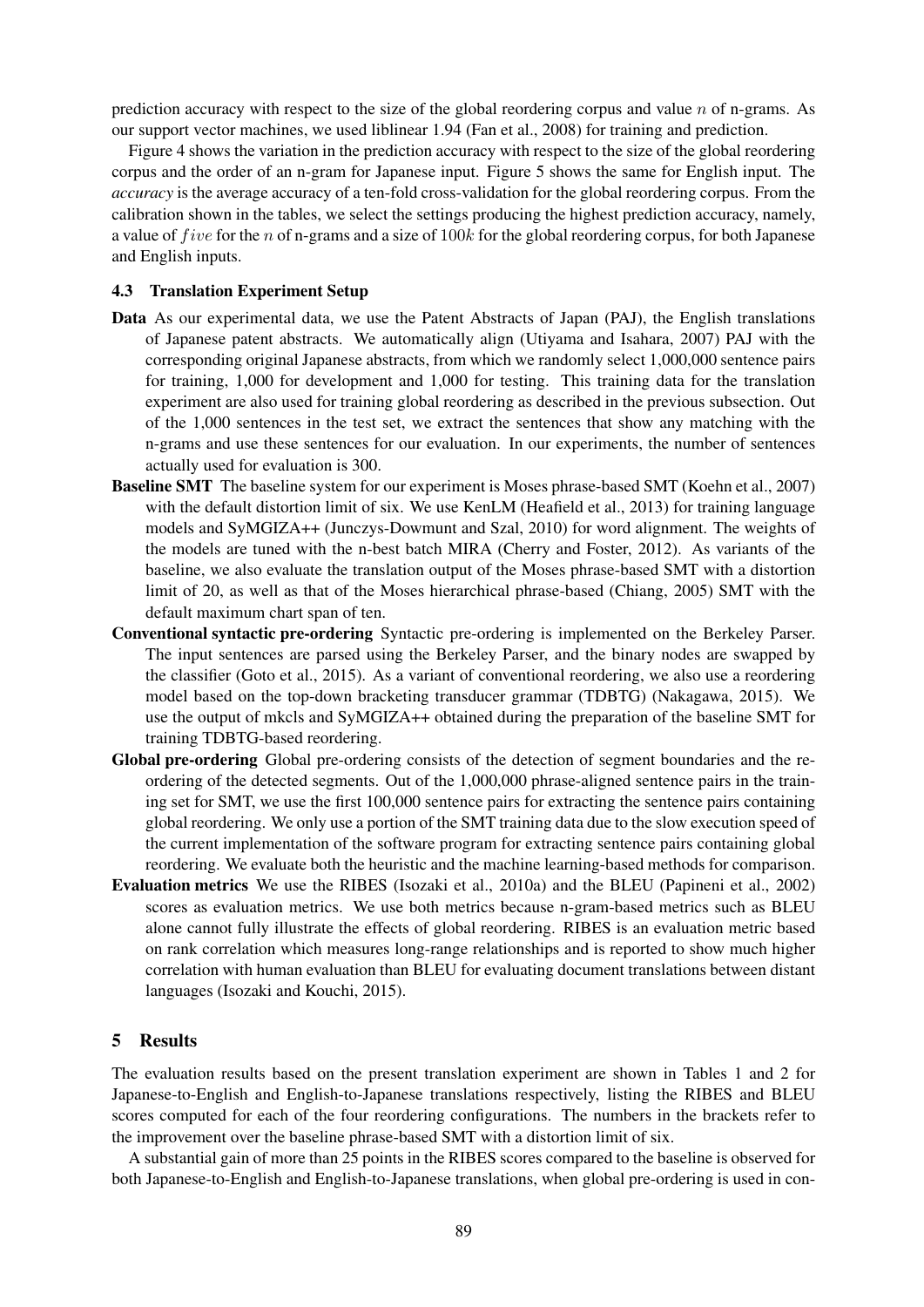Table 1: Evaluation of Japanese-to-English translation where *glob-pre* denotes global pre-ordering and *pre* denotes conventional syntactic pre-ordering, dl denotes distortion limit, HPB denotes hierarchical phrase-based SMT and TDBTG denotes reordering based on top-down bracketing transduction grammar. The bold numbers indicate a statistically insignificant difference from the best system performance according to the bootstrap resampling method at  $p = 0.05$  (Koehn, 2004).

|                | Reordering config |     | ັ<br>Settings |            |              | Results        |                |
|----------------|-------------------|-----|---------------|------------|--------------|----------------|----------------|
|                | glob-pre          | pre | <b>SMT</b>    | glob-pre   | pre          | <b>RIBES</b>   | <b>BLEU</b>    |
| T1             |                   |     | $PB$ dl=6     |            |              | 44.9           | 17.9           |
|                |                   |     | $PB$ dl=20    |            |              | $53.7 (+8.8)$  | $21.3 (+3.4)$  |
|                |                   |     | <b>HPB</b>    |            |              | $54.9 (+10.0)$ | $23.1 (+5.2)$  |
| T <sub>2</sub> | $_{\mathsf{v}}$   |     | $PB$ dl=6     | heuristic  |              | $61.7 (+16.8)$ | $19.6 (+1.7)$  |
|                |                   |     | $PB$ dl=6     | <b>SVM</b> |              | $61.0 (+16.1)$ | $19.3 (+1.4)$  |
| T <sub>3</sub> |                   |     | $PB$ dl=6     |            | <b>TDBTG</b> | $64.6 (+19.7)$ | $22.3 (+4.4)$  |
|                |                   |     | $PB$ dl=6     |            | syntactic    | $64.9 (+20.0)$ | $25.5 (+7.6)$  |
| <b>T4</b>      |                   |     | $PB$ dl=6     | heuristic  | syntactic    | $71.3 (+26.4)$ | $25.3 (+7.4)$  |
|                |                   |     |               | $PB$ dl=6  | <b>SVM</b>   | syntactic      | $72.1 (+27.2)$ |

Table 2: Evaluation of English-to-Japanese translation

|                | Reordering config |     | Settings   |            |              | Results        |                          |
|----------------|-------------------|-----|------------|------------|--------------|----------------|--------------------------|
|                | glob-pre          | pre | <b>SMT</b> | glob-pre   | pre          | <b>RIBES</b>   | <b>BLEU</b>              |
| T <sub>1</sub> |                   |     | $PB$ dl=6  |            |              | 43.2           | 27.9                     |
|                |                   |     | $PB$ dl=20 |            |              | $54.4 (+11.1)$ | $29.0 (+1.1)$            |
|                |                   |     | <b>HPB</b> |            |              | $59.1 (+15.8)$ | $32.1 (+4.2)$            |
| T <sub>2</sub> |                   |     | $PB$ dl=6  | heuristic  |              | $59.5 (+16.2)$ | $28.4 (+0.5)$            |
|                |                   |     | $PB$ dl=6  | <b>SVM</b> |              | $65.3 (+22.1)$ | $\overline{29.1}$ (+1.2) |
| T <sub>3</sub> |                   |     | $PB$ dl=6  |            | <b>TDBTG</b> | $77.7 (+34.5)$ | $34.9 (+7.0)$            |
|                |                   |     | $PB$ dl=6  |            | syntactic    | $76.1 (+32.8)$ | $36.9 (+9.0)$            |
| <b>T4</b>      |                   |     | $PB$ dl=6  | heuristic  | syntactic    | $77.3 (+34.1)$ | $36.5 (+8.6)$            |
|                |                   |     | $PB$ dl=6  | <b>SVM</b> | syntactic    | $77.7 (+34.5)$ | $\overline{36.5}$ (+8.6) |

junction with conventional pre-ordering. Also, the combination of global syntactic pre-ordering performs significantly better than syntactic pre-ordering alone. The BLEU score is not as sensitive to the introduction of global reordering, probably because the improvement is mainly concerned with long-distance reordering. We will further discuss the matter of evaluation metrics in the following section.

Figure 6 shows typical translations of the four reordering configurations: T1, T2, T3 and T4. Compared with the reference, the baseline (T1) fails to produce segment A and fails to output segments B and C in the correct order. In addition, the word order within each segment is not appropriate. The baseline with global pre-ordering (T2) successfully produces all three segments in the correct order, although the quality within each segment is not improved. The translation using conventional pre-ordering alone (T3) improves the local word order, while it fails to arrange the segments in the correct order. The translation with global and syntactic pre-ordering (T4) successfully produces the segments in the correct order, while at the same time improving the word order in each of the segments.

### 6 Analysis

To evaluate the ability of our proposed method to produce appropriate sentence structures in translated sentences, we count the number of sentences with correct global sentence structures among the translated test sentences. We think this is an important figure because the failure to produce the correct global sentence structure leads to inappropriate translation in most sublanguage-specific translations. We consider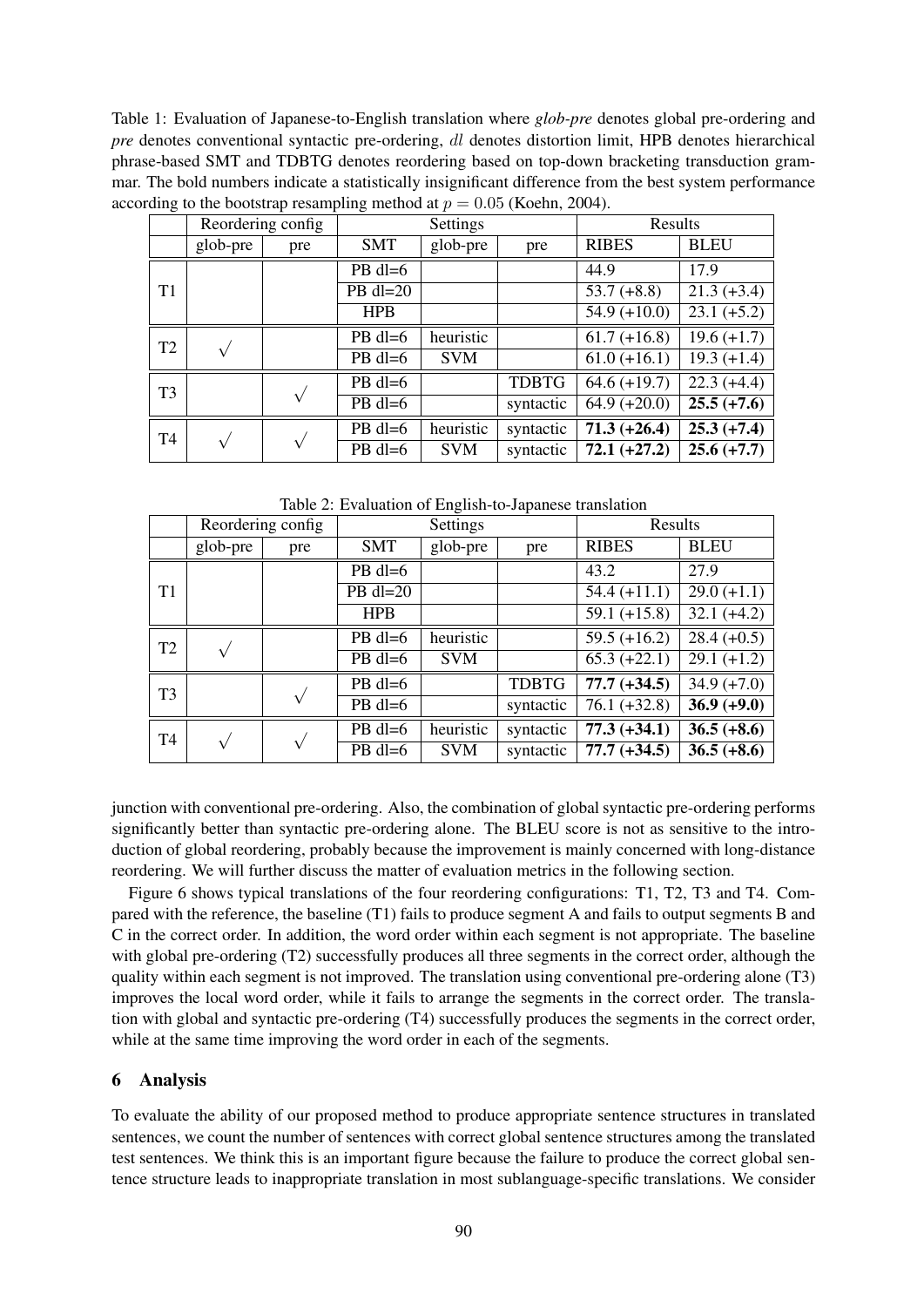| Reference: $\left[$ <sub>A</sub> To provide] $\left[$ <sub>B</sub> a toner cake layer forming apparatus] $\left[$ <sub>C</sub> which forms a toner cake                                                   |
|-----------------------------------------------------------------------------------------------------------------------------------------------------------------------------------------------------------|
| layer having a high solid content and which can be actuated by an electrostatic printing engine.                                                                                                          |
| T1: $\int_C$ Solid content of high toner cake layer for generating an electrostatic print engine operates                                                                                                 |
| in] $\left[$ <sub>B</sub> a toner cake layer forming device.]                                                                                                                                             |
| T2: $\begin{bmatrix} A \\ B \end{bmatrix}$ To provide] $\begin{bmatrix} B \\ B \end{bmatrix}$ forms to layer forming apparatus] $\begin{bmatrix} C \\ C \end{bmatrix}$ of the solid content of high toner |
| cake layer for generating an electrostatic print engine can be operated.]                                                                                                                                 |
| T3: [c For generating toner cake layer having a high solids content and] [A to provide] [B a toner                                                                                                        |
| cake layer forming device] $\left[$ <i>c</i> which can be operated by an electrostatic printing engine.]                                                                                                  |
| T4: $\left[$ <sub>A</sub> To provide] $\left[$ <sub>B</sub> a toner cake layer forming device] $\left[$ <sub>C</sub> for generating toner cake layer having                                               |
| a high solid content, and operable by an electrostatic printing engine.]                                                                                                                                  |

| $\ldots$       |                   |     |              |            |              |                           |            |
|----------------|-------------------|-----|--------------|------------|--------------|---------------------------|------------|
|                |                   |     |              |            |              | Correct global reordering |            |
|                | Reordering config |     | Settings     |            |              | in 100 test sentences     |            |
|                |                   |     |              |            |              | Japanese-to               | English-to |
|                | glob-pre          | pre | <b>SMT</b>   | glob-pre   | pre          | English                   | Japanese   |
| T1             |                   |     | $PB$ dl=6    |            |              |                           |            |
|                |                   |     | $PB$ dl=20   |            |              | 12                        | 15         |
|                |                   |     | <b>HPB</b>   |            |              | 11                        | 28         |
| T <sub>2</sub> |                   |     | $PB$ dl= $6$ | heuristic  |              | 24                        | 23         |
|                |                   |     | $PB$ dl=6    | <b>SVM</b> |              | 31                        | 26         |
| T <sub>3</sub> |                   |     | $PB$ dl=6    |            | <b>TDBTG</b> | 21                        | 59         |
|                |                   |     | $PB$ dl=6    |            | syntactic    | 27                        | 67         |
| <b>T4</b>      |                   |     | $PB$ dl=6    | heuristic  | syntactic    | 46                        | 68         |
|                |                   |     | $PB$ dl= $6$ | <b>SVM</b> | syntactic    | 58                        | 63         |

Figure 6: Typical translations

Table 3: Number of correct global reordering in 100 test sentences

that a translated sentence has a correct global sentence structure if it meets the following two criteria: (a) The translated sentence actually has the sentence structure  $CBA$ , where the source sentence structure  $ABC$  must be reordered to  $CBA$  in the target sentence. All the segments must be present in the correct order in the translated sentence; (b) All the words in each of the ABC segments in the source sentence must appear in an undivided segment in the target sentence. We randomly select a portion of the translated test sentences and manually counted the number of sentences meeting these criteria.

Table 3 shows the number of correct global reordering in Japanese-to-English and English-to-Japanese translations out of the 100 sentences randomly selected from the test set. The table shows that T4, which combines global and syntactic reordering, has a largely improved sentence structure compared with T1 and T2. In case of Japanese-to-English translation, the performance of T4 is much higher than T3, the state-of-the-art reordering alone. In case of an English-to-Japanese translation, the performance of the syntactic reordering is already considerably higher than the baseline and hence the performance of T4 is comparable to that of T3. The prominent improvement in BLEU scores by HPB observed in Tables 1 and 2 do not appear as prominent in Table 3, probably because HPB deals with more local reordering which is reflected well by BLEU score, but does not contribute much to global reordering.

### 7 Conclusion

In this paper, we proposed a global pre-ordering method that supplements conventional syntactic preordering and improves translation quality for sublanguages. The proposed method learns global reordering models without syntactic parsing from a non-annotated corpus. Our experimental results on the patent abstract sublanguage show substantial gains of more than 25 points in RIBES and comparable BLEU scores for Japanese-to-English and English-to-Japanese translations.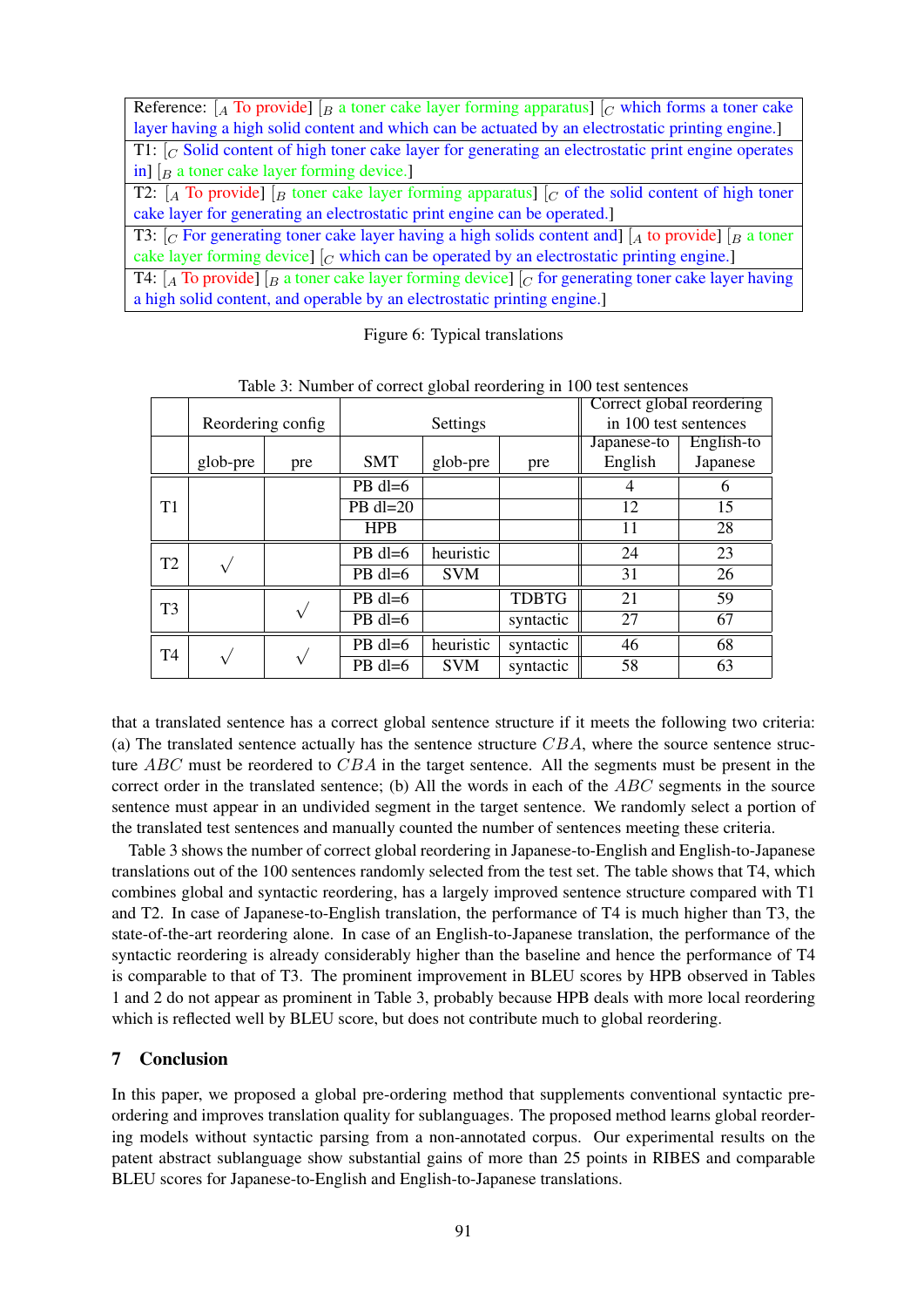#### References

Vamshi Ambati and Wei Chen. 2007. *Cross Lingual Syntax Projection for Resource-Poor Languages*. CMU.

- Beat Buchmann, Susan Warwick-Armstrong, and Patrick Shane. 1984. Design of a machine translation system for a sublanguage. In *10th International Conference on Computational Linguistics and 22nd Annual Meeting of the Association for Computational Linguistics, Proceedings of COLING '84, July 2-6, 1984, Stanford University, California, USA.*, pages 334–337.
- Colin Cherry and George Foster. 2012. Batch tuning strategies for statistical machine translation. In *Proceedings of the 2012 Conference of the North American Chapter of the Association for Computational Linguistics: Human Language Technologies*, NAACL HLT '12, pages 427–436, Stroudsburg, PA, USA. Association for Computational Linguistics.
- David Chiang. 2005. A hierarchical phrase-based model for statistical machine translation. In *Proceedings of the 43rd Annual Meeting on Association for Computational Linguistics*, ACL '05, pages 263–270, Stroudsburg, PA, USA. Association for Computational Linguistics.
- Adria de Gispert, Gonzalo Iglesias, and William Byrne. 2015. Fast and accurate preordering for SMT using ` neural networks. In *Proceedings of the Conference of the North American Chapter of the Association for Computational Linguistics - Human Language Technologies (NAACL HLT 2015)*, June.
- Rong-En Fan, Kai-Wei Chang, Cho-Jui Hsieh, Xiang-Rui Wang, and Chih-Jen Lin. 2008. LIBLINEAR: A library for large linear classification. *Journal of Machine Learning Research*, 9:1871–1874.
- Masaru Fuji, Atsushi Fujita, Masao Utiyama, Eiichiro Sumita, and Yuji Matsumoto. 2015. Patent claim translation based on sublanguage-specific sentence structure. In *Proceedings of the 15th Machine Translation Summit*, pages 1–16.
- Michel Galley and Christopher D. Manning. 2008. A simple and effective hierarchical phrase reordering model. In *Proceedings of the Conference on Empirical Methods in Natural Language Processing*, EMNLP '08, pages 848–856, Stroudsburg, PA, USA. Association for Computational Linguistics.
- Isao Goto, Masao Utiyama, Eiichiro Sumita, and Sadao Kurohashi. 2015. Preordering using a target-language parser via cross-language syntactic projection for statistical machine translation. *ACM Trans. Asian Low-Resour. Lang. Inf. Process.*, 14(3):13:1–13:23, June.
- Kenneth Heafield, Ivan Pouzyrevsky, Jonathan H Clark, and Philipp Koehn. 2013. Scalable modified Kneser-Ney language model estimation. In *ACL (2)*, pages 690–696.
- Sho Hoshino, Yusuke Miyao, Katsuhito Sudoh, Katsuhiko Hayashi, and Masaaki Nagata. 2015. Discriminative preordering meets Kendall's τ maximization. In *Proceedings of the 53rd Annual Meeting of the Association for Computational Linguistics and the 7th International Joint Conference on Natural Language Processing (Volume 2: Short Papers)*, pages 139–144, Beijing, China, July. Association for Computational Linguistics.
- Hideki Isozaki and Natsume Kouchi. 2015. Dependency analysis of scrambled references for better evaluation of Japanese translation. In *Proceedings of the Tenth Workshop on Statistical Machine Translation*, pages 450–456, Lisbon, Portugal, September. Association for Computational Linguistics.
- Hideki Isozaki, Tsutomu Hirao, Kevin Duh, Katsuhito Sudoh, and Hajime Tsukada. 2010a. Automatic evaluation of translation quality for distant language pairs. In *Proceedings of the 2010 Conference on Empirical Methods in Natural Language Processing*, EMNLP '10, pages 944–952, Stroudsburg, PA, USA. Association for Computational Linguistics.
- Hideki Isozaki, Katsuhito Sudoh, Hajime Tsukada, and Kevin Duh. 2010b. Head finalization: A simple reordering rule for SOV languages. In *Proceedings of the Joint Fifth Workshop on Statistical Machine Translation and MetricsMATR*, WMT '10, pages 244–251, Stroudsburg, PA, USA. Association for Computational Linguistics.
- Marcin Junczys-Dowmunt and Arkadiusz Szal. 2010. SyMGiza++: A tool for parallel computation of symmetrized word alignment models. In *International Multiconference on Computer Science and Information Technology - IMCSIT 2010, Wisla, Poland, 18-20 October 2010, Proceedings*, pages 397–401.
- Philipp Koehn, Hieu Hoang, Alexandra Birch, Chris Callison-Burch, Marcello Federico, Nicola Bertoldi, Brooke Cowan, Wade Shen, Christine Moran, Richard Zens, Chris Dyer, Ondˇrej Bojar, Alexandra Constantin, and Evan Herbst. 2007. Moses: Open source toolkit for statistical machine translation. In *Proceedings of the 45th Annual Meeting of the ACL on Interactive Poster and Demonstration Sessions*, ACL '07, pages 177–180, Stroudsburg, PA, USA. Association for Computational Linguistics.